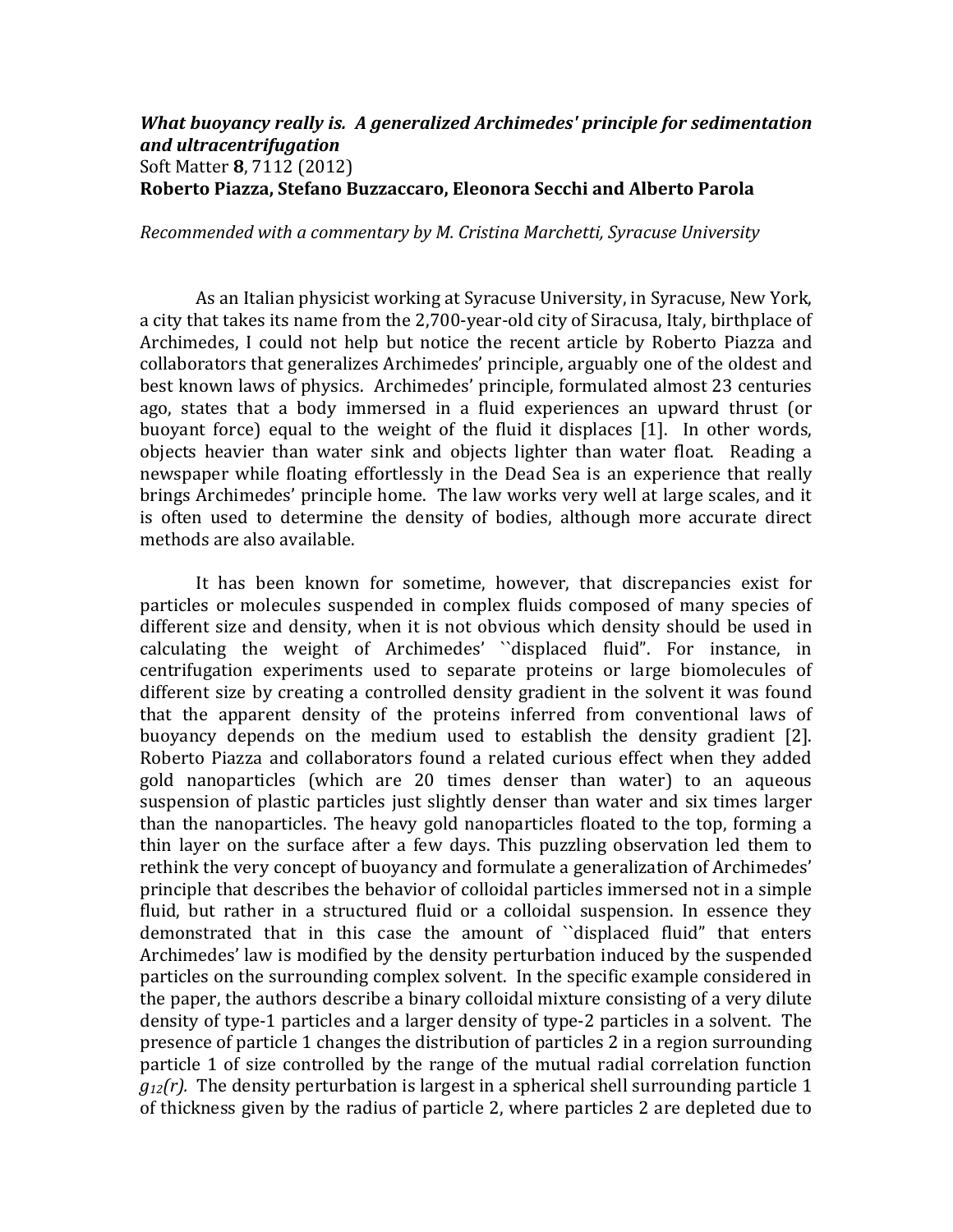repulsive interactions with particle 1. The resulting deviation from uniform density in this region gives rise to an additional effective buoyant force on particle 1 given by 

$$
F_1 = -m_2gn_2 \int [g_{12}(r) - 1] d\vec{r}
$$

where  $n_2$  is the number density of particle 2 and  $m_2$  their buoyant mass. The pair correlation function  $q_{12}(r)$  describes the variations in density surrounding particle 1 due to its interaction with particles 2, which are oscillatory in nature, reflecting variations in packing. The buoyant force  $F_1$  should be added to the usual Archimedes buoyant force  $F_0 = -\rho g V_1$ , where  $\rho$  is the mass density of the solvent and  $V_1$  the volume of particle 1. The authors further point out that in the presence of strongly attractive interactions between particles 1 and 2 the effect can be reversed, with particle 1 being pulled down by its surroundings, i.e. displaying an effective increased density. 



Fig.  $1$  – The density profiles of "guest" PMMA particles of three different sizes sedimented in the colloidal suspension described in the text as a function of the density of the "host" suspension. The vertical dashed line shows the size-independent value obtained using Archimedes' law. (Courtesy of Roberto Piazza)

Piazza and collaborators have tested their ideas by measuring the sedimentation profile of a moderately concentrated suspension of spherical and monodispersed nanoparticles in a solvent containing a dilute concentration of "guest" PMMA particles of three different sizes. The observed profiles of PMMA particles shown in Fig. 1 are not consistent with the simple law stated by Archimedes, but rather with the generalized form proposed by the authors. Even more striking is the fact that high-density nanoparticles added to the suspension will raise and accumulate in a layer above the lighter ones. Related effects have been seen in the sedimentation of other

complex fluids, such as nematic liquid crystals in colloidal suspensions, where the sedimenting fluid forms complex phase stacks consisting of floating nematic layers sandwiched between isotropic regions of fluid [3].

Buoyancy and the associated phenomenon of sedimentation occur ubiquitously both in nature and in industrial processes. Sedimentation controls an enormous range of phenomena, from geological processes, such as the formation of certain rocks or the redistribution of pollutants created by human activities in river